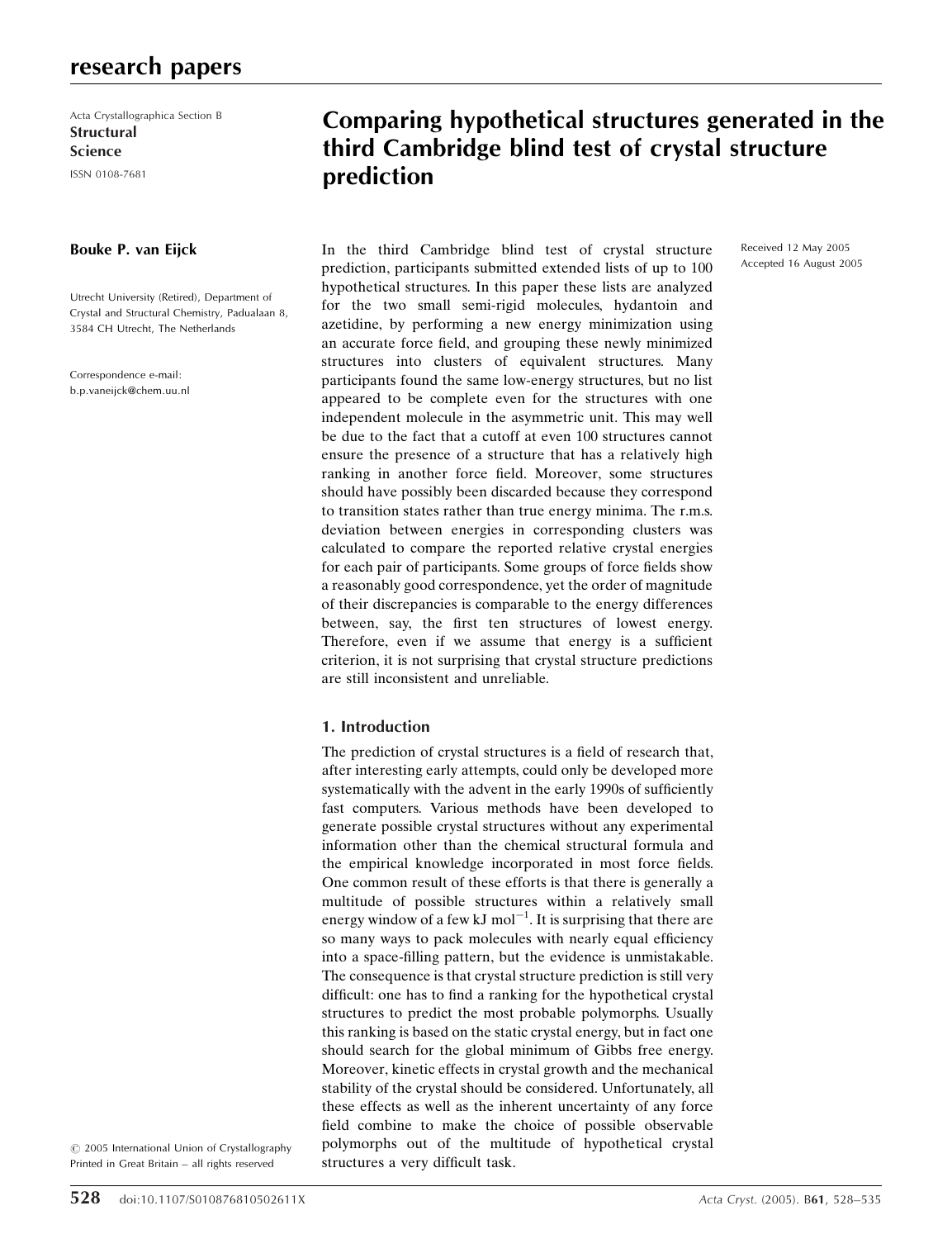Table 1 Acceptable predictions in the three Cambridge blind tests.

| Molecule | Category       | Participants | Rankings   | Year |
|----------|----------------|--------------|------------|------|
| (Ia)     | $(i)$ , form 1 | 11           | 1, 1, 1, 3 | 1999 |
| (Ib)     | $(i)$ , form 2 | 11           | -          | 1999 |
| (II)     | (ii)           | 8            | 2          | 1999 |
| (III)    | (iii)          | 11           |            | 1999 |
| (IV)     | (i)            | 15           | 2, 3       | 2001 |
| (V)      | (ii)           | 15           | 1, 1, 1, 2 | 2001 |
| (VI)     | (iii)          | 11           |            | 2001 |
| (VII)    | $\rm(i)$       | 6            |            | 1999 |
| (VIII)   | $\rm(i)$       | 15           | 1, 1, 1, 2 | 2004 |
| (IX)     | (ii)           | 15           | 1          | 2004 |
| (X)      | (iii)          | 15           |            | 2004 |
| (XI)     | $(i), Z' = 2$  | 18           |            | 2004 |

Thus, it is not surprising that methodology is the main subject in many publications, which implies that substances with known structures are studied. Even for the most scrupulous investigator there is the temptation to continue the work until the experimental structure is at least found, albeit possibly with a disappointingly high energy ranking. Therefore, it was an excellent initiative of the Cambridge Crystallographic Data Centre (CCDC) to organize blind tests in 1999 (Lommerse et al., 2000), 2001 (Motherwell et al., 2002) and in



The molecules in the three Cambridge blind tests.

2004 (Day et al., 2005). In each test the chemical diagrams of three types of molecules were given:

(i) small rigid molecules (fewer than 25 atoms) with only C, H, N and O atoms;

(ii) possibly larger rigid molecules containing less common elements;

(iii) molecules with several torsional degrees of flexibility. Each participant was allowed to present three predictions per molecule. The number of participants was 11 in the first test, 15 in the second one and 18 in the last one – although not every participant attempted every molecule. The molecules studied are collected in Fig. 1 and a summary of the results is given in Table 1.

Not surprisingly, it was found that category (iii) is the most difficult: in the three tests only one correct prediction was made. The results for the first two categories are better, but still the overall chance of a correct prediction is below 10%. A failure can be caused in two ways: the structure generation may have failed to produce an observed polymorph at all or its ranking may be too high to be recognized as a real solution. In the latter case there is a magical excuse for the failure: the observed structure is metastable and a careful experimental search for polymorphs would find the predicted one. Interestingly, such a situation has recently been reported (Hulme et al., 2005).

In the 2004 blind test the participants were invited to submit not only their three predictions, but also their best 100 (or so) structures. These extended lists were deposited as supplementary material. This presents an opportunity to perform a large-scale comparison, which is the object of the present paper. Firstly, the overlap between equivalent structures in the lists should indicate the degree of completeness in the structure generations. Secondly, comparing the relative energies of equivalent structures should give a measure of the correspondence between the different force fields. This form of analysis was not explicitly envisaged at the time, so it is understandable that quite a few participants were content to submit significantly fewer than 100 structures. As will be shown here, even that number may be too low for a completely satisfactory analysis.

For this comparison we studied the two molecules of the most favorable category: hydantoin (VIII) and azetidine (XI). Their molecular structures are shown in Fig. 2. Table 2 lists the blind test participants whose extended results were available, with a short summary of their methods. For more details and full literature references the original paper and its supplementary material (Day et al., 2005) should be consulted. In the blind test it was given that the compounds crystallized with at most two independent molecules in the unit cell. Therefore, in this work we disregarded all the reported structures with  $Z' > 2$  which could not be reduced to lower Z'. This left 746 structures for hydantoin and 900 for azetidine.

#### 2. Clustering of equivalent structures

The various lists contain many equivalent structures; indeed, in the ideal case there should be a one-to-one correspondence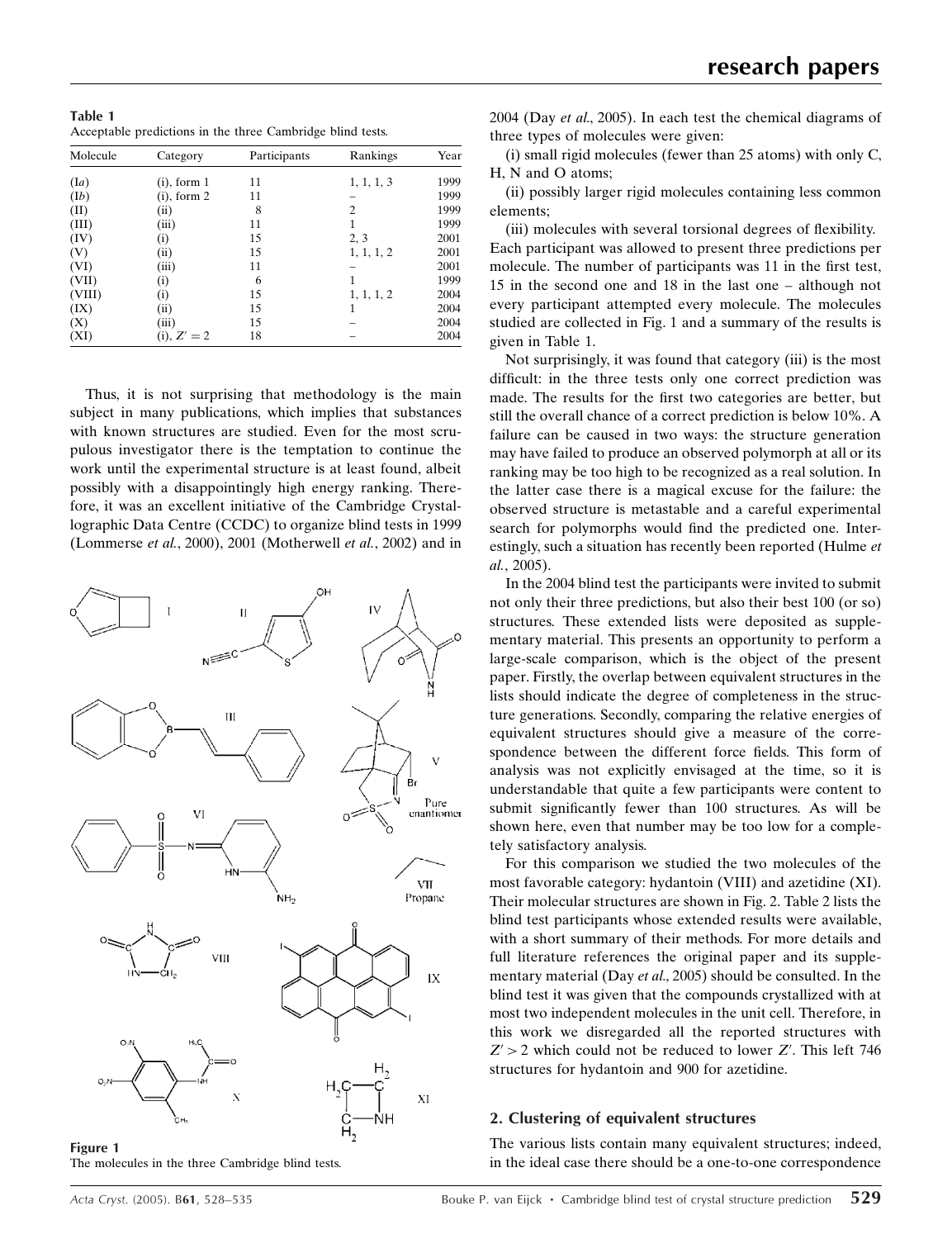#### Table 2

Summary of methodologies.

 $N_h$  and  $N_a$  are the numbers of structures for hydantoin and azetidine, respectively. Search: MC: Monte Carlo; GS: grid-based systematic; GA: genetic algorithm; PR: Sobol' pseudo-random; R: random; S: stepwise construction *via* dimers and layers. No. of space groups investigated:  $S_1$ :  $Z' \le 1$ ,  $S_2$ :  $Z' > 1$ . EM: energy minimization with flexible (F) or rigid (R) molecules. Electrostatics: PC: ab initio fitted point charges; PCS: same + satellite charges; DM: ab initio distributed multipoles; FF: charges from force field definition. vdW: van der Waals: Various exp-6 models unless noted otherwise: LJ: Lennard-Jones 12-6.

| Code             | Participant                | $N_h$ | $N_a$ | Search    | $S_{1}$ | $S_{\gamma}$ | EM           | Electrostatics | vdW |
|------------------|----------------------------|-------|-------|-----------|---------|--------------|--------------|----------------|-----|
| A                | Scheraga & Arnautova       | 9     |       | МC        |         |              | R            | PC.            |     |
| B                | Boerrigter                 | 100   | 100   | МC        |         |              | F            | PC             |     |
| C                | Dzyabchenko                |       | 100   | GS        | 12      |              | R            | PC, FF         |     |
| D                | Della Valle & Venuti       | 100   | 100   | <b>PR</b> |         |              | R            | PC             |     |
| E                | Erk                        | 99    | 48    | <b>GS</b> | 4       |              | F            | PC             |     |
| F                | Facelli et al.             | 104   | 102   | GA        | 14      | 14           | F            | PC             |     |
| Н                | Hofmann                    | 100   | 100   | R         | 10      |              | R            | From database  |     |
| Κ                | Pantelides & Karamertzanis | 71    | 93    | <b>PR</b> | 59      | 59           | R            | <b>PCS</b>     |     |
| L                | Liang                      | 15    | 20    | МC        | 12      | $\Omega$     | F            | PC, FF         |     |
| $\boldsymbol{M}$ | Motherwell                 |       | 103   | <b>GA</b> | 10      |              | $\mathbb{R}$ | None           |     |
| P                | Price et al.               | 45    | 24    | <b>GS</b> | 11      |              | $\mathbb{R}$ | DM             |     |
| S                | Schweizer & Dunitz         |       | 22    | S         | 6       |              | R            | PC             |     |
| $\boldsymbol{V}$ | van Eijck                  | 100   | 100   | R         | 13      |              | F            | DM             |     |
| W                | Verwer                     | 10    | 10    | МC        | 12      |              | F            | PC, FF         |     |
| Y                | Day                        | 69    | 100   | МC        | 17      | 10           | R            | DM             |     |

between all the structures in all the lists. The actual situation is dramatically different. The problem of determining which structures are equivalent is far less trivial than it might seem. Several publications (Dzyabchenko, 1994; Chisholm & Motherwell, 2005; Willighagen et al., 2005) discuss working algorithms. Our procedure is based on a comparison of the intermolecular atomic distances (Mooij et al., 1998). Each structure is expanded to P1 and for each combination of two atom types a list is made of distances up to  $5 \text{ Å}$ . Comparing these lists for one structure gives its number of independent molecules and comparing two structures reveals their similarity. A distance criterion of  $0.05 \text{ Å}$  was used; the procedure works reliably only when the energies were previously minimized in the same force field.

The clustering problem is illustrated in Fig. 3, which shows schematically the energy as a function of one of the many geometrical degrees of freedom as calculated in two possible force fields. The question is whether or not the reported structures A, B, C or D should be considered as equivalent. The geometrical difference is intuitively the most simple criterion: in Fig. 3, only  $B$  and  $C$  might be clustered together. Obviously this decision depends on the rather arbitrary choice of a distance cutoff. Moreover, in this study structures have been created with quite different methods which would make it impossible to order the resulting clusters by energy.

Figure 2

Molecular structures of hydantoin (left) and azetidine (right), showing the  $H(N)$  atom *trans* to the CCC plane.

Therefore, it was decided to compare the structures after energy minimization. The comparison of the geometries becomes much easier and the energy ranking follows automatically. Force field I will cluster only  $B$  and  $C$ , whereas force field II will produce the clusters  $(A, B)$  and  $(C, D)$ . So the problem is replaced by the choice of force field, but at least there is in principle a best choice.

For hydantoin and azetidine we have carried out energy minimizations in two force fields, considering the molecules as flexible throughout. The simplest force field had point charges (PC) from 6-31G\*\* wavefunctions, whereas in the more elaborate one a distributed multipole model (DM) was used with atomic multipoles obtained by fitting to the electrostatic potential of an SCF/DZ( $2d^{O,N}$ ) wavefunction (Mooij et al., 1999). All the ab initio calculations were carried out with the program GAMESS-UK (Guest et al., 2005), with charges and multipoles being obtained using MOLDEN (Schaftenaar & Noordik, 2000). In both force fields intermolecular dispersion and repulsion were modeled by a Buckingham potential taken from Coombes et al. (1996). As the DM force field had produced acceptably low relative energies for the observed structures, it was considered adequate for the clustering purpose. For the other two compounds of the blind test no



Figure 3 Illustrating the possible correspondences between energy minima in two force fields.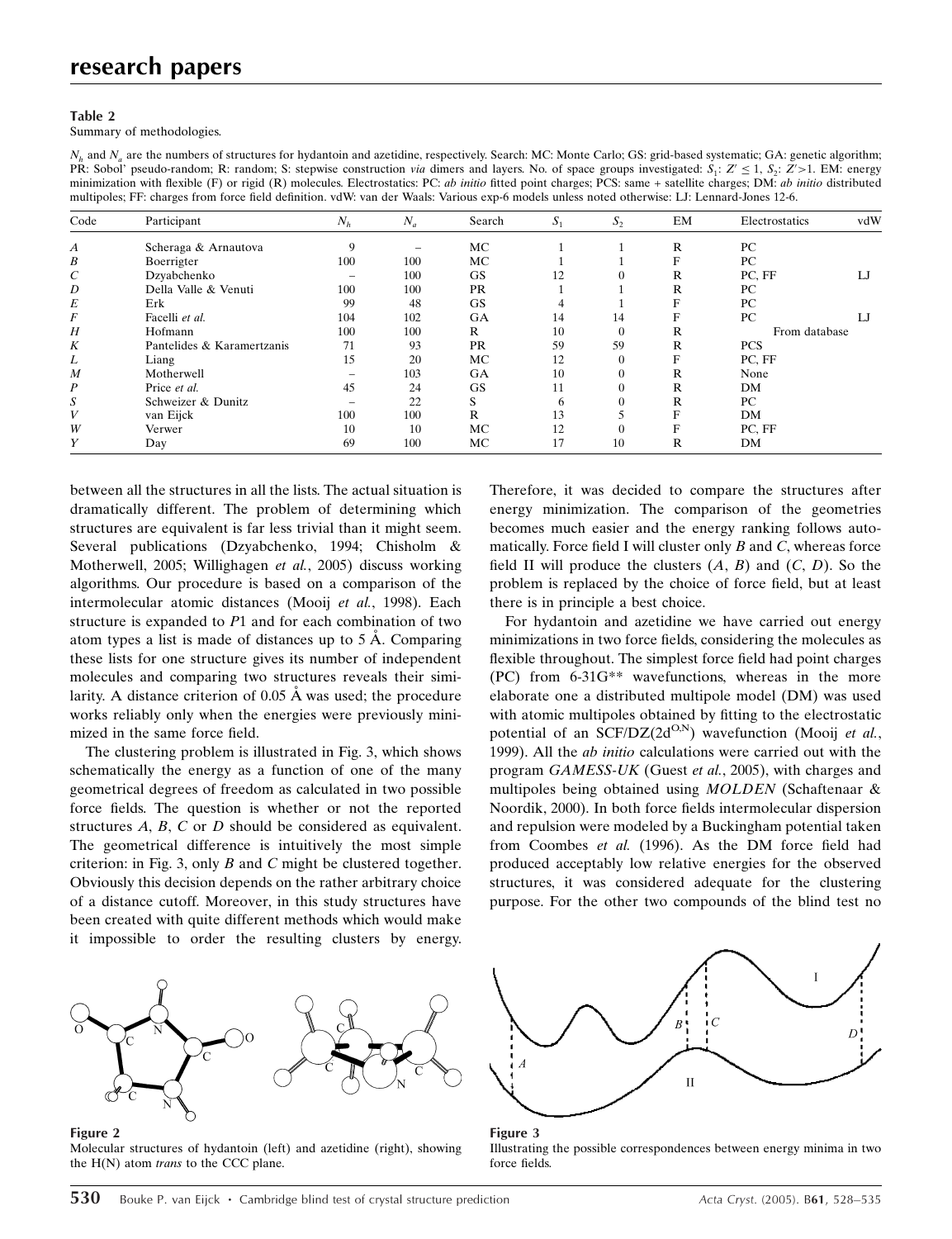force field of acceptable accuracy was available, so these compounds were not included in this work.

Intramolecular parameters were adjusted to reproduce 6-31G\*-optimized models of the free molecules. Hydantoin was treated as an essentially rigid molecule, and charges and multipoles were calculated only once and used for every structure. For azetidine the situation is different, because the nitrogen-bonded hydrogen atom may point towards the CCC plane (trans), away from it (cis) or somewhere in between. For this reason the charges and multipoles were calculated separately for every structure and updated when a torsional angle changed more than  $5^\circ$ . The intramolecular energy should now also be taken into account. The best procedure is to calculate this contribution directly and iteratively (van Eijck et al., 2001), but this would cost an excessive amount of computer time. As ab initio calculations showed a significant preference for the *trans* form (Day *et al.*, 2005), it was considered sufficient to set an additional intramolecular H—N—C—C torsion potential so as to avoid cis structures. As it turned out, the

 $150$ Ð  $100$  $H$ <sup>H</sup>  $50$  $10$  $15$  $20$  $25$  $30$  $(a)$ 150  $\overline{B}$  $\overline{D}$ 니  $100$   $\text{F}$  FF ୷⊬ ΨH Ҡ<del>ҞҜҜҜ<sub>Ҟ</sub>ҜҠҠҜҜҜ<sup>Ҝ</sup>ҜҠҠ<sup>Ҝ</sup>Ҝ</del> КK  $KK$ <sub>K</sub>K кк—Кк 50 **VAAAAA**  $10$ 20 30  $40$ 50  $(b)$ Figure 4

Clusters for hydantoin with  $Z' \le 1$  (upper) and all Z' (lower). Each entry on the horizontal axis labels a cluster of structures. Code letters (Table 2) indicate the participants who reported that cluster. The vertical axis gives the reported energies (kJ mol<sup>-1</sup>). Horizontal lines connect the clusters for each participant, each with an individual and arbitrary zero energy level. The experimental structure is cluster 1.

experimental structure contained two independent *trans* molecules (Fig. 2).

After the initial selection of structures with  $Z' < 2$ , no symmetry analysis was performed either before or after the energy minimizations. The space groups were kept as reported by the participants, except where limitations in the UPACK program (which cannot handle space groups with high symmetry or molecules on special positions) necessitated the use of a space group with lower symmetry. Thus, one aspect that was little studied is possible symmetry breaking. This may cause more structures to become equivalent and it may also produce  $Z' > 2$ . In fact, three force fields suggested symmetry breaking for the experimental structure of azetidine (Day et al., 2005), leading to  $Z' = 4$  with the fatal implication that this structure should have been rejected according to the rules of the blind test!

Upon clustering of the energy-minimized structures it was found that the situation illustrated in Fig. 3 occurs occasionally. Nevertheless, the two force fields gave nearly the same results, at least for the low-energy structures. As expected, the clusters obtained by direct comparison of the geometries were dependent on the size of the molecular coordination sphere and on the choice of the distance criterion. Using the settings described in the blind test report (Day et al., 2005), the three methods produced identical results when looking for the experimental structures: they all indicated the same clusters of structures as those published in that report.

An exception to this generally favourable situation occurred for planar ring conformations of azetidine in structures submitted by three participants. Upon energy minimization these structures were forced into the trans form, but the geometry changes were significant enough to cause some degree of arbitrariness in the clustering. Rather than excluding these entries altogether, as might have been done with a purely geometric criterion, these somewhat doubtful entries were retained in the procedure.

## 3. Completeness of structure generation<sup>1</sup>

This section discusses clustering together all the structures that could conceivably be equivalent. When in either of the two force fields (DM and PC) structures became identical, they were collected in the same cluster. For the situation given in Fig. 3 all four structures would be clustered together (but note that this would not be the case if structure C was absent). The idea is that a comparable convergence could also occur during the actual crystallization process, where thermal motion can overcome barriers of a few  $kJ \text{ mol}^{-1}$ .

In Figs. 4 and 5 each number on the horizontal axis labels a cluster containing structures from at least one participant. These clusters are ordered according to the energy calculated in the DM force field, which was considered to be the more reliable of the two. For each participant the structures are

<sup>1</sup> Supplementary data for this paper are available from the IUCr electronic archives (Reference: NS5004). Services for accessing these data are described at the back of the journal.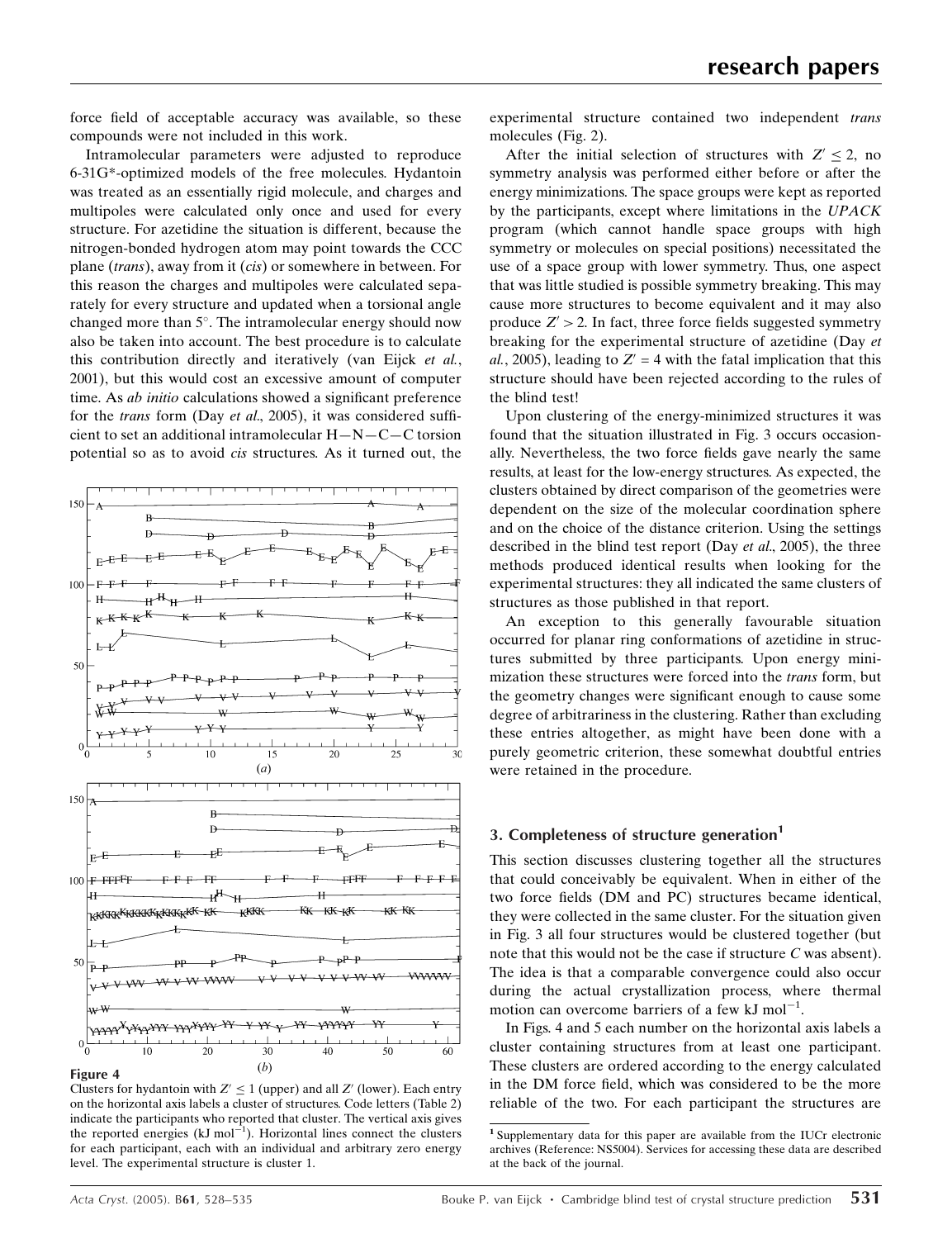indicated by the one-letter code defined in Table 2 and linked by lines just for clarity. Each line starts at the cluster with the lowest energy and leaves at the right-hand side in the direction of the first cluster outside the figure. The vertical axis gives the energy values reported by each participant, converted into  $kJ \text{ mol}^{-1}$  if necessary. All the energies reported have their individual zero levels, which have no physical significance. Therefore, each curve was shifted with an arbitrary value, chosen to keep the figure distinguishable: energy differences are only relevant within each line. Frequently, structures from one participant converged to the same cluster, in which case the lowest reported energy was retained.

As we wish to assess the completeness of a set of possible structures, it is important to distinguish between the case where  $Z' \leq 1$  and the others. Structures with  $Z' > 1$  are notoriously numerous and not all participants endeavoured to generate such structures (Table 2). The results for  $Z' > 1$  have been presented in the figures up to cluster 62, which corresponds to the  $Z' \leq 1$  cluster 17 for hydantoin and 15 for azetidine.



Figure 5

Clusters for azetidine with  $Z' \leq 1$  (upper) and all Z' (lower). For an explanation see Fig. 4. The vertical line indicates the experimental structure.

The experimental structure for hydantoin (Fig. 4) corresponds to cluster 1. It was present in the lists of ten participants. This is a favourable compound for crystal structure prediction, as most participants agree that there is an energy gap between the global minimum and the next best structures. The blind test for this molecule was flawed by the fact that the experimental structure was disclosed before the date the predictions were to be submitted. So the obvious objection is that a high number of correct 'predictions' is suspect. This work shows that there is also a reasonable correspondence between hypothetical structures, to which no suspicion can be attached. We believe, therefore, in the integrity of the submissions.

For azetidine (Fig. 5) the situation is different. The experimental structure  $(Z' = 2)$  corresponds to cluster 34, as indicated by the vertical line in Fig. 5. There are distressingly many structures within a very small energy range. Against this background it is already gratifying that the experimental structure was encountered by three participants  $(K, V, V)$ , albeit with ranks >3. The remarkable discontinuities in curve  $E$  will be explained in §4. The global energy minimum in the DM force field has been found by only two participants ( $F$  and K). This structure has the unusual space group  $I4_1/a$  ( $Z' = 1$ ), so it could only be found by studying this space group explicitly or by considering the space group  $C2/c$  with  $Z'=2$ , which could also have produced it.

As a general conclusion, it can be seen that no participant found all the structures, not even for  $Z' \leq 1$ . There may be a simple explanation for this apparent failure: structures absent from the figures may have actually been found by a certain participant, but not reported because its original ranking was larger than 100. This will occur especially for those who included  $Z' = 2$  structures in their lists: for instance, the curves  $K$  and  $Y$  for hydantoin are remarkably well filled for all  $Z'$ , leaving fewer structures for  $Z' \leq 1$ . Thus, the questions of search completeness and energy ranking cannot be separated as easily as was hoped initially.

There are few structures that have been encountered only once, which suggests that the combined efforts of the participants create a fairly comprehensive picture of the possible low-energy structures. Apart from the tetragonal space group discussed above, there were no obvious common features (except, of course,  $Z'$ ) of the structures that were found less consistently.

Three participants  $(A, B \text{ and } D)$  only generated structures in the space group  $P1$ , with several values of  $Z'$ . In principle, this approach could generate structures in all the possible space groups in one run, but in practice the success rate is low (van Eijck & Kroon, 2000).

#### 4. Comparison of energies

An equally important question concerns the correspondence between the energies of equivalent structures in the different force fields. Even without clustering, it is possible to minimize the energies of all the structures in a preferred force field and to compare the energies with the submitted ones. Unfortu-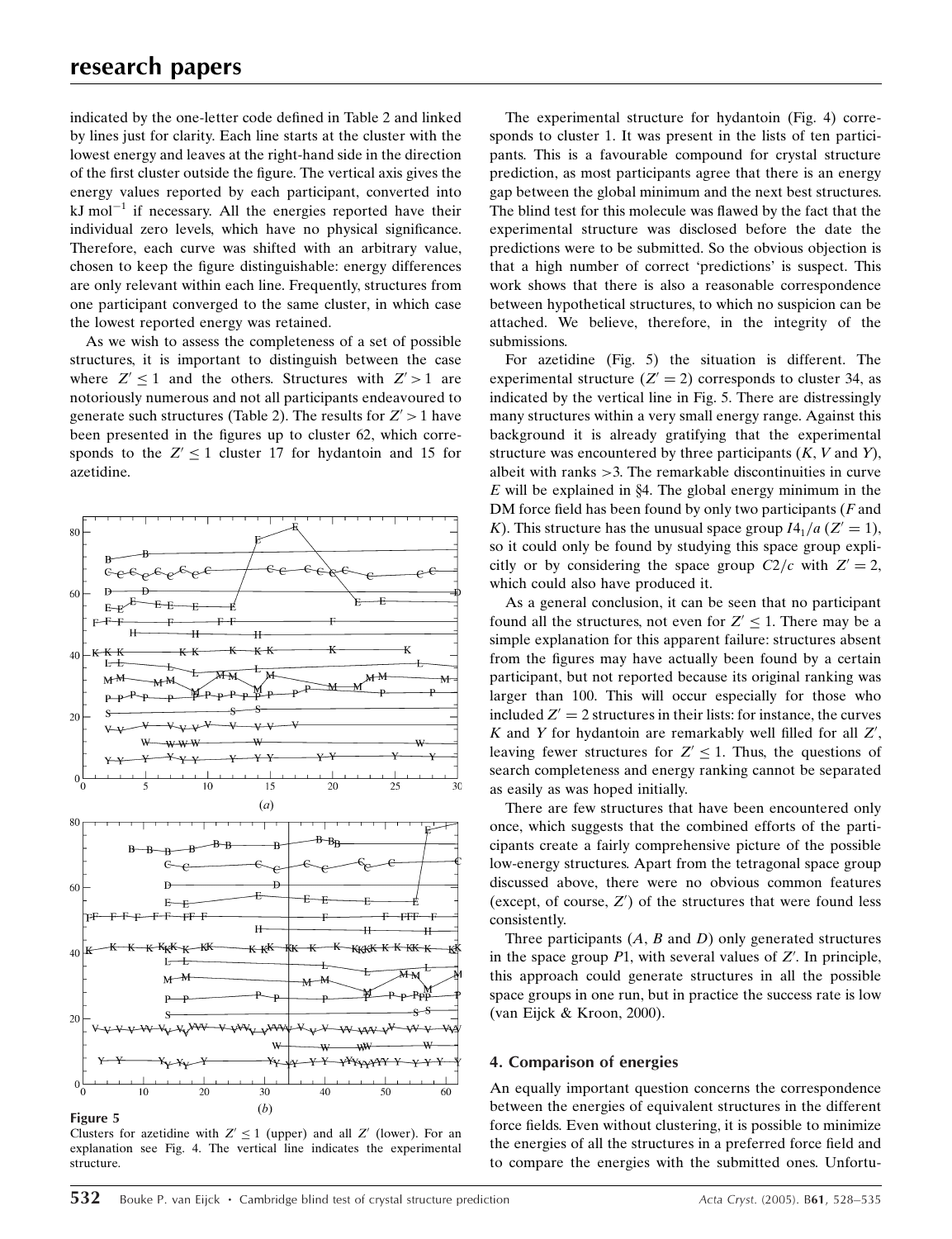Table 3 Comparing pairs of participants for hydantoin.

|                  | B            | E   | H              | W                        | K   | $\boldsymbol{F}$ | $\boldsymbol{A}$         | Y                        | $\boldsymbol{P}$ | V              | L            | D                        |
|------------------|--------------|-----|----------------|--------------------------|-----|------------------|--------------------------|--------------------------|------------------|----------------|--------------|--------------------------|
| B                | 29           | 1.9 |                |                          |     |                  |                          |                          |                  |                |              | 5.3                      |
| E                | 6            | 67  | 3.6            | 0.7                      | 2.1 | 3.2              | 3.0                      | 3.6                      | 4.1              | 4.3            | 5.0          | 3.1                      |
| H                | 2            | 14  | 34             | $\overline{\phantom{0}}$ | 2.8 | 1.8              | $\overline{\phantom{0}}$ | $\overline{\phantom{0}}$ | 3.6              | 3.5            | 5.2          | 3.3                      |
| W                | $\mathbf{1}$ | 9   | 3              | 10                       | 1.7 | 1.5              | 2.4                      | 3.6                      | 4.1              | 4.2            | 4.8          | $\overline{\phantom{0}}$ |
| K                | 2            | 10  | $\overline{4}$ | 9                        | 68  | 1.1              | 2.8                      | 1.4                      | 2.6              | 3.0            | 6.6          | $\equiv$                 |
| F                | 3            | 22  | 10             | 10                       | 25  | 92               | 1.0                      | 1.6                      | 2.6              | 2.9            | 6.6          | 2.2                      |
| $\boldsymbol{A}$ | $\mathbf{1}$ | 5   | 3              | 5                        | 6   | 6                | $7^{\circ}$              | $\equiv$                 | $-$              | 4.2            | 5.0          | $\overline{\phantom{0}}$ |
| Y                | 2            | 9   | 3              | 5                        | 31  | 18               | 3                        | 45                       | 1.0              | 1.4            | 6.1          | $\equiv$                 |
| $\boldsymbol{P}$ | 2            | 12  | $\overline{4}$ | 6                        | 9   | 9                | 3                        | 9                        | 19               | 1.1            | 6.1          | 2.1                      |
| V                | 2            | 16  | 6              | 8                        | 30  | 30               | 5                        | 28                       | 11               | 99             | 7.9          | 2.3                      |
| L                | $\mathbf{1}$ | 8   | $\overline{4}$ | 8                        | 8   | 10               | $\overline{4}$           | 5                        | 6                | 8              | 10           | $\equiv$                 |
| D                | 17           | 7   | $\overline{4}$ | 1                        | 2   | 5                | $\mathbf{1}$             | 3                        | $\overline{4}$   | $\overline{4}$ | $\mathbf{1}$ | 56                       |

Entries on the diagonal and lower part of the table indicate the numbers of common structures for each pair of participants, entries above the diagonal give the r.m.s. energy difference ( $kJ \text{ mol}^{-1}$ ).

#### Table 4

Comparing pairs of participants for azetidine.

|                             | B              | W                        | K              | F              | Y                        | $\boldsymbol{P}$ | V              | C            | D                        | E              | H                        | S                        | L                        | M                        |
|-----------------------------|----------------|--------------------------|----------------|----------------|--------------------------|------------------|----------------|--------------|--------------------------|----------------|--------------------------|--------------------------|--------------------------|--------------------------|
| B                           | 18             | $\overline{\phantom{m}}$ | 0.6            | 2.1            | $\overline{\phantom{a}}$ | $-$              | 0.5            |              |                          |                |                          |                          |                          |                          |
| W                           | $\mathbf{1}$   | 8                        | $-$            | $-$            | 0.6                      | 0.2              | 0.5            | 1.0          | $\overline{\phantom{0}}$ |                |                          |                          | 1.3                      |                          |
| K                           | 5              | 3                        | 52             | 0.4            | 0.3                      | 0.3              | 0.3            | 0.9          | $\overline{\phantom{0}}$ | 0.6            | -                        |                          | 1.7                      | 2.2                      |
| F                           | $\overline{4}$ | $\mathbf{1}$             | 12             | 78             | 0.7                      | 0.6              | 0.7            | 0.4          | $\overline{\phantom{a}}$ | 0.7            | $\overline{\phantom{0}}$ |                          | $-$                      | 1.4                      |
| Y                           | 2              | 5                        | 23             | $\tau$         | 46                       | 0.6              | 0.4            | 1.0          | $\overline{\phantom{0}}$ | 1.1            | $\overline{\phantom{0}}$ |                          | 1.6                      | 2.2                      |
| $\boldsymbol{P}$            | $\overline{2}$ | $\overline{4}$           | 6              | 5              | 9                        | 17               | 0.5            | 0.7          | $\overline{\phantom{0}}$ | 1.4            | 0.9                      | $\overline{\phantom{0}}$ | 1.6                      | 1.9                      |
| $\boldsymbol{V}$            | 5              | 5                        | 24             | 10             | 26                       | 10               | 68             | 1.3          | $\overline{\phantom{a}}$ | 1.6            | $\overline{\phantom{0}}$ | $\overline{\phantom{0}}$ | 1.7                      | 2.0                      |
| $\mathcal{C}_{\mathcal{C}}$ | 3              | 6                        | 6              | $\overline{4}$ | 10                       | 10               | 8              | 34           | 0.9                      | 4.5            | 1.4                      | $\qquad \qquad -$        | 1.1                      | 1.5                      |
| D                           | 2              | $\mathbf{1}$             | $\mathbf{1}$   | $\mathbf{1}$   | $\overline{2}$           | $\mathfrak{2}$   | $\overline{2}$ | 6            | 51                       | $\equiv$       |                          |                          |                          | $\overline{\phantom{0}}$ |
| E                           | 2              | 3                        | 5              | $\overline{4}$ | 6                        | $\overline{7}$   | $\tau$         | 6            | $\mathbf{1}$             | 16             | $\overline{\phantom{0}}$ | 1.1                      | 4.2                      | 2.0                      |
| H                           | $\mathbf{0}$   | $\overline{c}$           | 2              | $\mathbf{1}$   | 2                        | $\overline{4}$   | 2              | 5            | 3                        | $\overline{2}$ | 50                       | 1.2                      | $-$                      | 1.6                      |
| S                           | $\mathbf{1}$   | $\mathbf{1}$             | 3              | 2              | 3                        | 3                | 3              | $\mathbf{1}$ | 2                        | $\overline{4}$ | 5                        | 13                       | $\overline{\phantom{0}}$ | 2.2                      |
| L                           | $\mathbf{1}$   | 6                        | $\overline{4}$ | 3              | 6                        | 5                | 5              | 8            | $\mathbf{1}$             | 6              | 2                        | $\overline{2}$           | 11                       | 0.9                      |
| $\boldsymbol{M}$            | $\mathbf{1}$   | 3                        | $\overline{7}$ | 6              | 8                        | 9                | 8              | 11           | 3                        | 6              | $\overline{4}$           | $\overline{4}$           | 5                        | 28                       |
|                             |                |                          |                |                |                          |                  |                |              |                          |                |                          |                          |                          |                          |

For an explanation see Table 3.

nately, the choice of that force field will introduce a rather subjective bias. Therefore, once again we resorted to comparing clusters of structures. The idea this time was to select on a more restrictive basis of geometry correspondence, because energy minimization may destroy the effects that are being established. However, the clusters became just too small to obtain useful results and we kept the previous clustering.

One possibility would be to shift all the reported energies to a common level and calculate an r.m.s. discrepancy between the energies of the structures in each cluster. However, this approach suffers from a generally low number of structures in each cluster, as well as from the objection that one outlying set of energies can obscure the correspondence within the entire set. A more satisfactory method is to compare the energies of pairs of participants in clusters where both have entries. For each pair with at least four common structures the energy differences were calculated for these common structures, shifted to produce zero average difference and used to calculate r.m.s. energy differences.

Here a difficulty arose for the structures submitted by Erk, who investigated planar rings as well as trans molecules for azetidine. Widely different energies were reported, presumably due to an intramolecular effect. Our energy minimization forced all the molecules into the trans form, making such energy differences nonsensical. This is the cause of the peculiar  $E$  curves in Fig. 5. Therefore, only the trans structures were retained for the energy comparison. Motherwell and Facelli employed only planar molecules and these data were supposed to remain meaningful after the energy minimization. A comparable problem occurred for hydantoin, where Price submitted structures with planar as well as slightly deformed molecules with different energy schemes; only the first ones were retained.

Tables 3 and 4 present the numbers of common structures and the r.m.s. values for hydantoin and azetidine, respectively. The numbers on the diagonal are generally smaller than the corresponding entries in Table 2, because structures with  $Z' > 2$  were eliminated and a few others converged to the same energy minimum. The first comment on the tables must be that they cannot in themselves indicate whether a force field is 'good' or 'bad'. If all force fields would give the same erroneous results except one, all the r.m.s. values would be large for that one result.

It was attempted to arrange the tables so as to keep the small r.m.s. values close to the diagonal. This

should facilitate a search for families of entries where all the pairs of r.m.s. values are small. However, it is necessary to attach importance to rather small differences before we can distinguish the following families: for hydantoin  $(W, K, F)$  and  $(Y, P, V)$ , and for azetidine, both these groups combined. Interestingly, it is even more difficult to find common features in the energy protocols for these families. All that we observe is that  $(Y, P, V)$  are the force fields that use distributed multipoles to calculate the Coulomb energy. Within these families the r.m.s. values are of the order of  $1.3 \text{ kJ mol}^{-1}$  for hydantoin and  $0.5$  kJ mol<sup>-1</sup> for azetidine.

## 5. Discussion and conclusions

As indicated above, any conclusions depend somewhat on our method of clustering, which is necessarily arbitrary. Our method is the result of comparing structures after energy minimization in a chosen force field, whose main feature is the use of distributed multipoles (DM), which is supposed to be acceptably accurate. This approach may cause structures that appear to be geometrically widely different to converge to the same energy minimum, a process that could well be similar to real crystallization. Another method or a different force field would give results which are different in detail, but not in their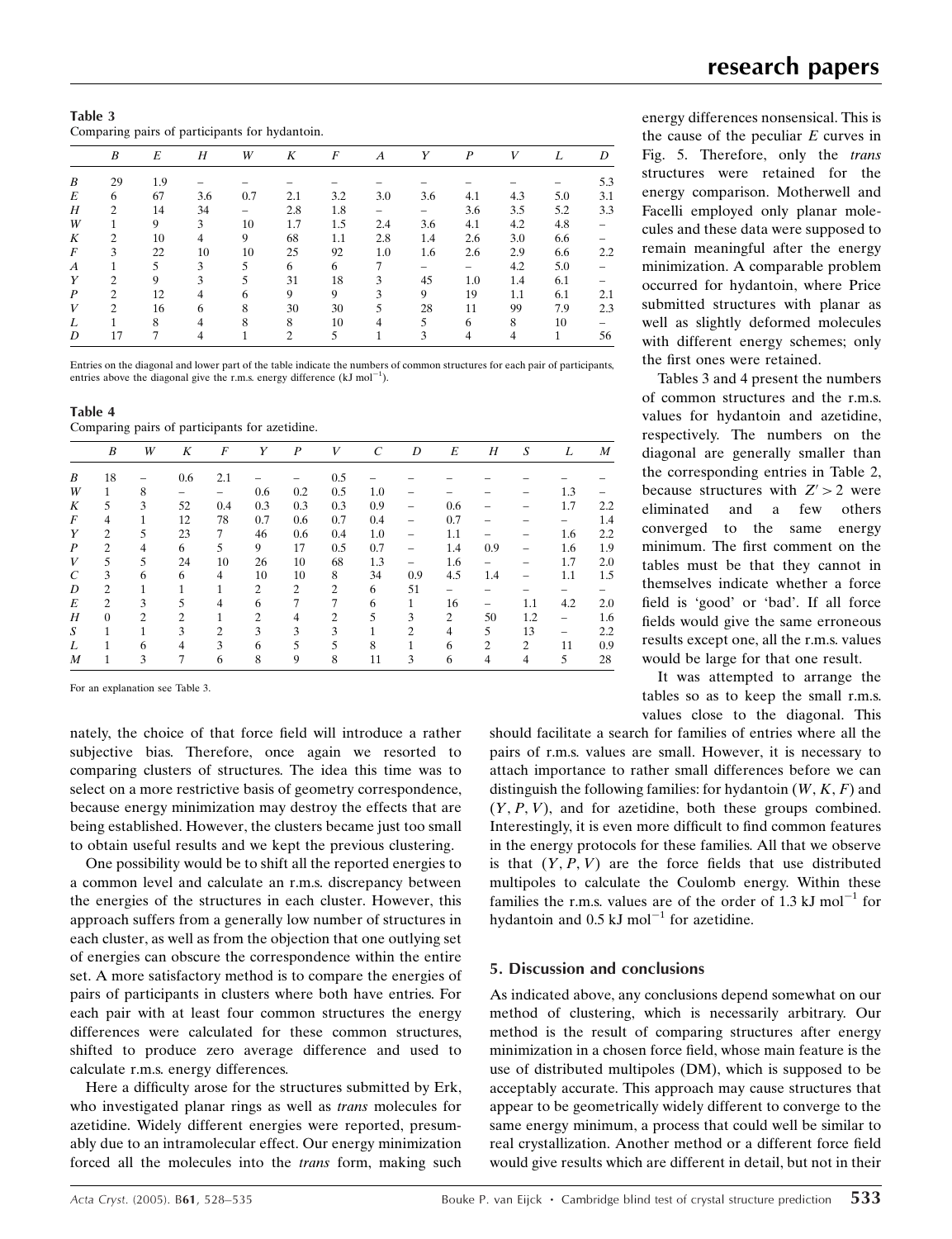general aspects. However, these 'details' may include the apparent merits of various methods and investigators. The present study is unavoidably biased in favour of force fields that use distributed multipoles.

Even for 'simple' molecules in the blind test category (i) it is not a trivial matter to generate a complete set of hypothetically possible structures. No participant has obtained all the structures generated by the collaborative workshop together, not even when we restrict ourselves to the structures with one independent molecule in the unit cell. Many participants, including the present author, felt that at least this part of the problem was essentially solved for rigid molecules in common space groups with  $Z' = 1$ , as few experimental structures were missed. This view may have been too optimistic, but, as discussed above, it is also possible that the actual situation is better because the energy ranking is so uncertain that 100 structures are not enough to ensure comparability between the submissions. This is an important lesson for subsequent blind tests.

Another consideration is that we did not investigate whether the energy minima might be transition states, because we did not study second derivatives or remove imposed symmetry elements. Participants who did take that trouble are at a disadvantage because they may have eliminated, and thus 'missed', some structures that occur incorrectly in the lists used in the present work.

The situation is better for hydantoin (Fig. 4) than for azetidine (Fig. 5), where there are more structures within a small energy range. It is remarkable that the results are apparently not appreciably worse for the  $Z' > 1$  structures, which are much more numerous. However, as only four participants studied more than one space group with  $Z' = 2$ , the total set of structures may be less complete than for  $Z' < 1$ .

The brute-force crystal structure generation method of Karamertzanis & Pantelides (2005) has set a new standard, taking into account 59 space groups with  $Z' = 1$  as well as  $Z' = 2$ . This should find unusual space groups that are generally neglected. At present, this approach needs large computer resources, a problem that tends to diminish spontaneously with time. Yet even this method apparently missed structures that were found by others. Moreover, the occurrence of unusual space groups is not a major source of failure in structure prediction and an indirect approach may accomplish the same (van Eijck, 2002). For example, the DM global minimum for azetidine in space group  $I4_1/a$  was indeed found by Karamertzanis and Pantelides, but also by Facelli, presumably by considering the space group  $C2/c$  with  $Z'=2$ .

The two molecules studied have rather different schemes of hydrogen bonding: hydantoin has four atoms each involved in an  $N-H\cdots O=C$  bond, whereas azetidine has one center acting both as a donor and an acceptor in two  $N-H\cdots N$ bonds. In our calculations the multipole electrostatic interaction energy is about four times smaller in the latter compound. Thus, it is not surprising that azetidine has many more structures of nearly the same energy, as there are fewer hydrogen bonds to be incorporated into a space-filling network.

The same difference may be responsible for the different accuracies in the energy calculations, as witnessed by the r.m.s. values between pairs of reported energy levels (Tables 3 and 4). These values must be viewed in relation to the energy differences between possible structures. In the DM force field used in this work, cluster 25 is at 4.5 kJ mol<sup>-1</sup> for hydantoin and 2.0 kJ mol<sup> $-1$ </sup> for azetidine. Of course, for any individual structure the discrepancy between two force fields can easily be twice as large as the r.m.s. value. So, if two force fields have an r.m.s. difference over 2 or 1 kJ mol<sup>-1</sup>, respectively, at least one of them is inadequate to distinguish between the first 25 hypothetical structures.

It was seen that groups of more than two participants with mutual r.m.s. values below these limits are  $(Y, P, V)$  and  $(W, K, F)$ . Interestingly, for azetidine these groups can be combined into one, but for hydantoin they definitely cannot be. These six participants were the only ones who could predict the hydantoin structure by energy alone with rankings 4 or better (Day et al., 2005). Participants  $Y, K, V$  all had a ranking of 1; moreover, they were the only ones who had the experimental azetidine structure somewhere in their lists of predicted structures (albeit never within the official first three submissions). Since this structure has two independent molecules in the unit cell, this not a trivial accomplishment.

Regarding the reliability of force fields, Day et al. (2005) have recently published a much-needed survey of crystal structure predictions for 50 molecules in the blind test category (i). They confirmed the notion, advocated by Price and coworkers in many publications, that the predictions are significantly improved by replacing point charges by distributed multipoles. Again, this causes a large increase of computer time. The approach of Karamertzanis & Pantelides (2004), who place additional point charges on non-atomic positions, is comparable in principle and may turn out to be a useful alternative. Force fields with these properties are  $Y, P, V, K$ , which indeed performed well in the present study.

Day et al. (2005) observed that crystal structures are more difficult to predict when they contain hydrogen bonds. They suggested that such crystals are more easily trapped in metastable polymorphic forms. The two compounds studied here do not conform to this general pattern. Moreover, in our study (van Eijck et al., 2001) of six hexapyranoses, which are hydrogen-bonding substances par excellence, we found no evidence that the thermodynamic approach was inadequate. Of course, energy alone cannot be the only criterion for successful crystal structure prediction, as thermal effects and crystal growth conditions must be important. However, any study of such effects will need a fairly complete set of hypothetical structures with reliable energies as a necessary condition for more refined work. It appears that this desirable state of affairs has been only partially reached at the moment.

I am grateful to Panos Karamertzanis, Graeme Day and Sally Price for very helpful comments.